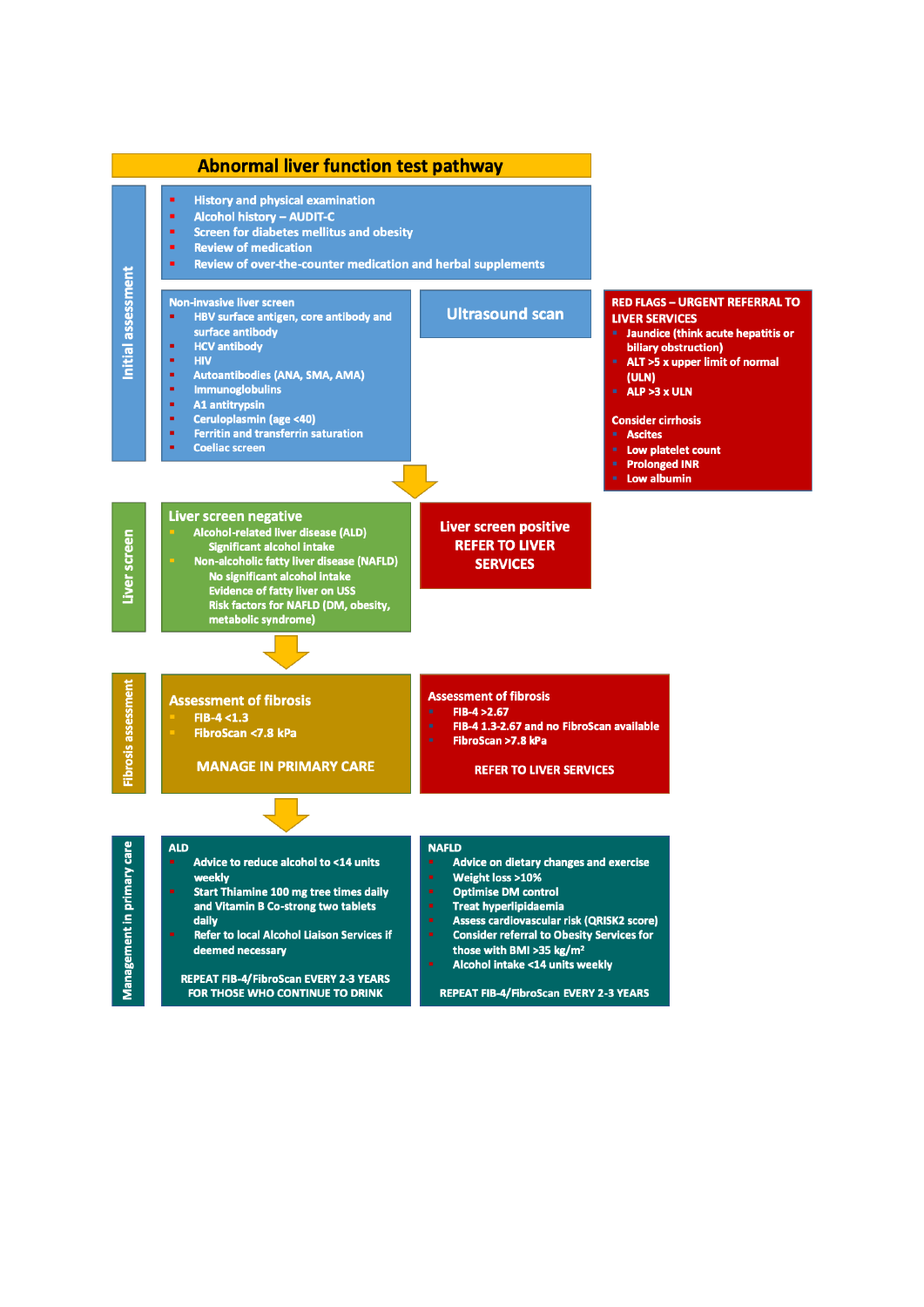# **Abnormal liver function test pathway**

## **1. Initial assessment**

When assessing a patient with suspected liver disease, look for signs of cirrhosis such as jaundice, ascites, splenomegaly, palmar erythema and spider naevi. Patients with jaundice and ascites should be referred urgently to the Liver Services.

When reviewing medication, ask for medication taken in the last 3 months such as antibiotics or NSAIDs. Also ask for over-the-counter medication and herbal supplements, as some of them have been associated with hepatotoxicity.

Screen for alcohol disorders, obesity, diabetes mellitus and features of the metabolic syndrome.

Organise a non-invasive liver screen and ultrasound scan.

#### **2. Interpretation of liver screen**

HBV markers:

- **EXECT HBV** surface antigen positive (HbsAg): Patient has HBV infection and should be referred to the Liver Services.
- " HBV surface antigen (HbsAg) negative, core antibody (HbcAb) positive and surface antibody (HbsAb) positive: Patient does not have HBV infection. Markers consistent with previous HBV exposure and immunological clearance (natural immunity). No indication for referral to Liver Services.
- HBV surface antigen (HbsAg) negative, core antibody (HbcAb) negative and surface antibody (HbsAb) positive: Markers consistent with previous HBV vaccination.

HCV antibody positive (HCV IgG): Patient likely has chronic hepatitis C and should be referred to the Liver Services. Patients who were treated for HCV and cleared HCV, will continue to be HCV IgG positive.

Patients with positive ANA and/or SMA and elevated IgG may have autoimmune hepatitis. These patients will typically have elevated ALT/AST.

Patients with positive AMA and elevated IgM may have primary biliary cholangitis. These patients typically have elevated ALP.

Low A1 antitrypsin is a rare cause of chronic liver disease. Some of these patients may also have lung disease (emphysema).

Low caerulopasmin may suggest Wilson's disease in a young patient. This test should only be performed in patients who are <40 years.

High ferritin levels in combination with high transferrin saturation may suggest haemochromatosis. Please note that patients with NAFLD and ALD may also have elevated ferritin levels but the transferrin saturation in these cases is usually normal.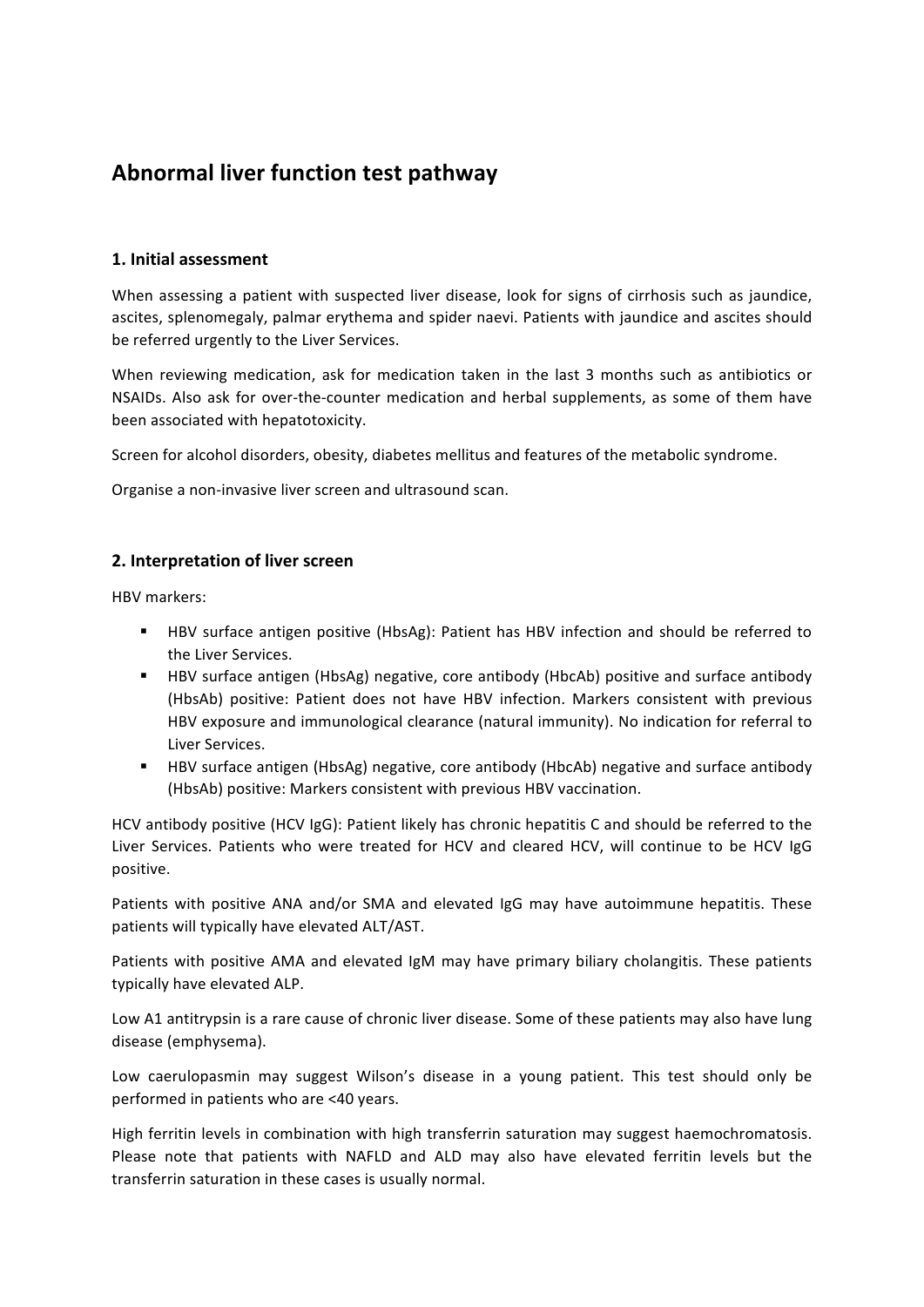Patients with coeliac disease may have mildly abnormal liver function tests.

# **PLEASE REFER ALL PATIENTS WITH A POSITIVE LIVER SCREEN TO LIVER SERVICES – IT IS VERY IMPORTANT THAT YOU INCLUDE ALL RESULTS OF PREVIOUS INVESTIGATIONS IN YOUR REFERRAL LETTER**

#### **3. Negative liver screen**

- Patients with negative liver screen and history of alcohol excess are likely to have alcoholrelated liver disease (ALD).
- " Patients with negative liver screen, no history of alcohol excess, evidence of fatty liver on USS and metabolic risk factors (diabetes mellitus, obesity, features of the metabolic syndrome) are likely to have non-alcoholic fatty liver disease (NAFLD).

Patients with ALD/NAFLD typically have ALT <200 IU/L. If ALT is higher >200 IU/L consider other or coexisting disorders.

Patients with negative liver screen who do not fall into the above categories should be referred to the Liver Services as may have other unrecognised forms of liver disease.

## **4. Assessment of fibrosis**

For patients with ALD or NAFLD, it is important to assess the extent of liver fibrosis prior to considering referral to Liver Services.

Assessment of fibrosis can be performed non-invasively with either serum biomarkers or transient elastography (FibroScan). FibroScan is more reliable, and if available in the community, should be preferred. Patients who have a FibroScan reading (liver stiffness measurement) <7.8 kPa are unlikely to have advanced fibrosis and can be managed in the community. Patients with LSM >7.8 kPa should be referred to the Liver Services as they are likely to have more advanced stages of fibrosis.

FIB-4 can be easily calculated if FibroScan is not available. A FIB-4  $\leq$ 1.3 is consistent with no significant fibrosis. These patients can be managed in the community. Patients with FIB-4 $>$ 2.67 are likely to have more advanced fibrosis, and should be referred to the Liver Services.

For intermediate FIB-4 1.3-2.67, refer for FibroScan if this available, and follow above pathway. If FibroScan is not available, the safest option is to refer to the Liver Services for further assessment.

#### **5. Management in primary care**

ALD:

- $\blacksquare$  Educate patients on safe alcohol intake consider brief interventions.
- Some patients may need referral to local Alcohol Liaison Services.
- " Start Thiamine 100 mg tree times daily and Vitamin B Co-strong two tablets daily.

NAFLD:

" Educate patients on lifestyle modifications - see patient leaflet 'Improving your diet and lifestyle. Advice for patients with NAFLD'